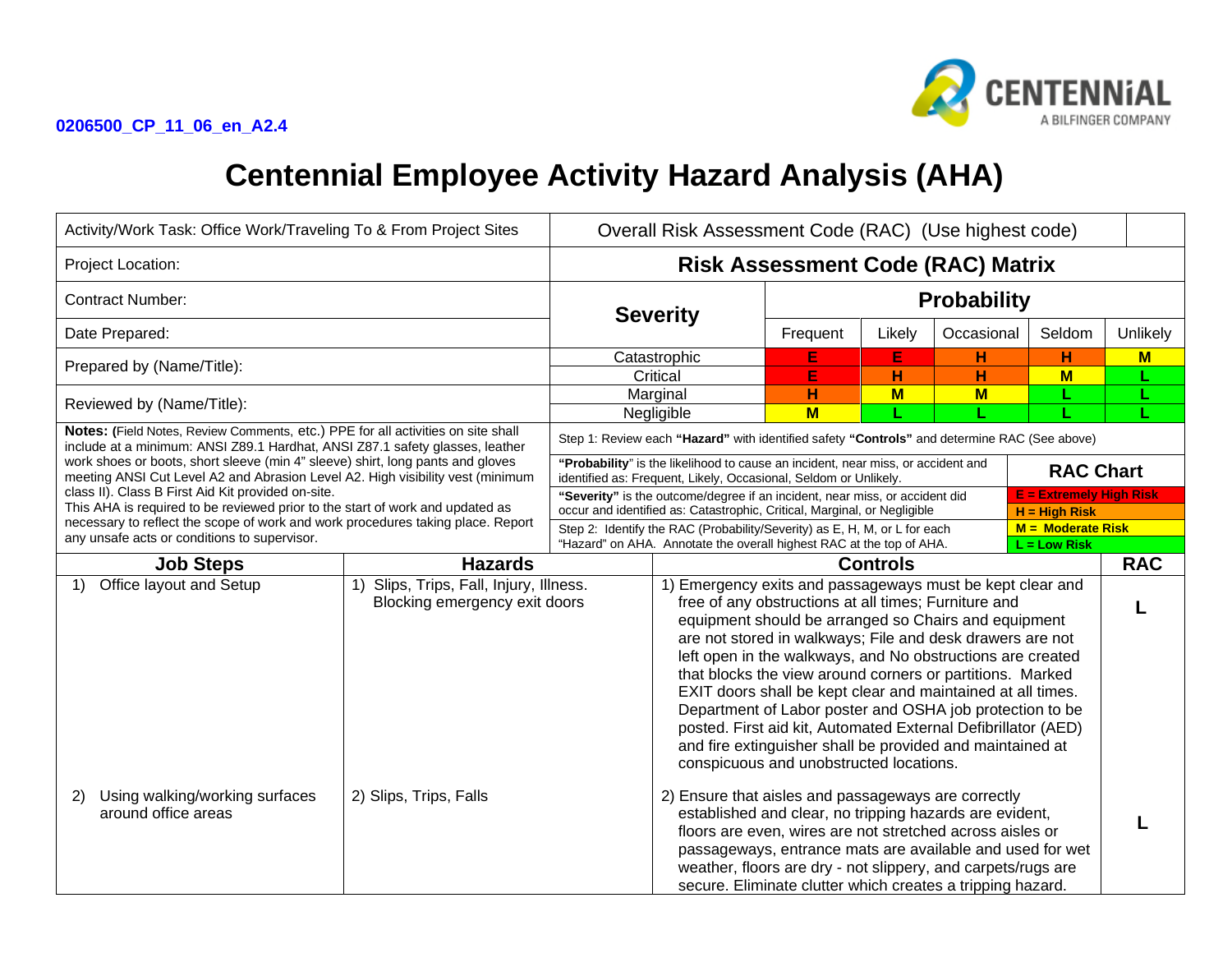

| 3) | Using stairways, halls, ramps<br>and storage spaces around<br>office areas   |    | 3) Slips, Trips, Falls                                                              | 3) Ensure there is adequate lighting - suitable for the task.<br>Ramps have a nonslip surface. Stairways are clear-not<br>cluttered. Stair treads are in good condition and uniformly<br>spaced. Handrails are maintained. Hallways are kept clear<br>of equipment and supplies.                                                                                                                                                                                                                                                                                                                                                                                                           |  |
|----|------------------------------------------------------------------------------|----|-------------------------------------------------------------------------------------|--------------------------------------------------------------------------------------------------------------------------------------------------------------------------------------------------------------------------------------------------------------------------------------------------------------------------------------------------------------------------------------------------------------------------------------------------------------------------------------------------------------------------------------------------------------------------------------------------------------------------------------------------------------------------------------------|--|
| 4) | Using bookcases, shelves<br>and cabinets/opening and<br>closing file drawers | 4) | Injuries from materials tipping and<br>Falling.                                     | 4) Ensure that shelves are not overloaded, heavy storage<br>shelves are secured to the wall, heavy storage files are<br>secured from tipping with only one drawer open at a time.<br>Secure cabinet and bookcases to the wall if feasible. Never<br>overload shelves and stack boxes evenly to avoid tipping.                                                                                                                                                                                                                                                                                                                                                                              |  |
|    | Using office equipment                                                       | 5) | Cuts, sprains, strains and injuries<br>caused by personnel tripping and<br>falling. | 5) Use adequate hand protection when manipulating or using<br>sharp objects. Ensure file drawers are closed when not in<br>use and are not overstuffed. Ensure chairs are in good<br>mechanical condition, fans are guarded and secure from<br>falling paper cutters are equipped with a guard, safe use of<br>paper shredders (keep loose hanging items such as<br>badges, loose clothing, long hair, and ties clear), step stools<br>are used when needed and kept clear of aisleways when<br>not in use. Ensure the proper storage of paper, supplies &<br>other.                                                                                                                       |  |
| 6) | Using electrical equipment                                                   | 6) | Electrical shock, Fires, Equipment<br>damage                                        | 6) Ensure machines and equipment are double insulated<br>grounded extension cords - 14/3 or greater and UL listed.<br>Ensure the plugs and wall outlets are in good condition and<br>circuits are not overloaded. Have no wires running under<br>carpets. Have the safety department's approval for coffee<br>pots and electric heaters.                                                                                                                                                                                                                                                                                                                                                   |  |
| 7) | Computer work/station                                                        | 7) | Back Strain, Eye Strain, Repetitive<br>Motion Injury                                | 7) Change work activity often to interrupt repetitions activity or<br>motion. Avoid excessive unnatural or awkward motions<br>such as twisting the arm or wrist and overexertion. Make a<br>conscious effort to avoid incorrect posture. Keyboard<br>location and height are two primary considerations. First,<br>adjust desk and/or chair height to a height where your<br>wrists do not bend and use adjustable keyboard trays<br>that move and tilt. Next, position yourself correctly to the<br>keyboard, not too far or too close, but at a comfortable<br>distance. Mouse placement should be as close as possible<br>to the side of the keyboard to allow you to use it easily and |  |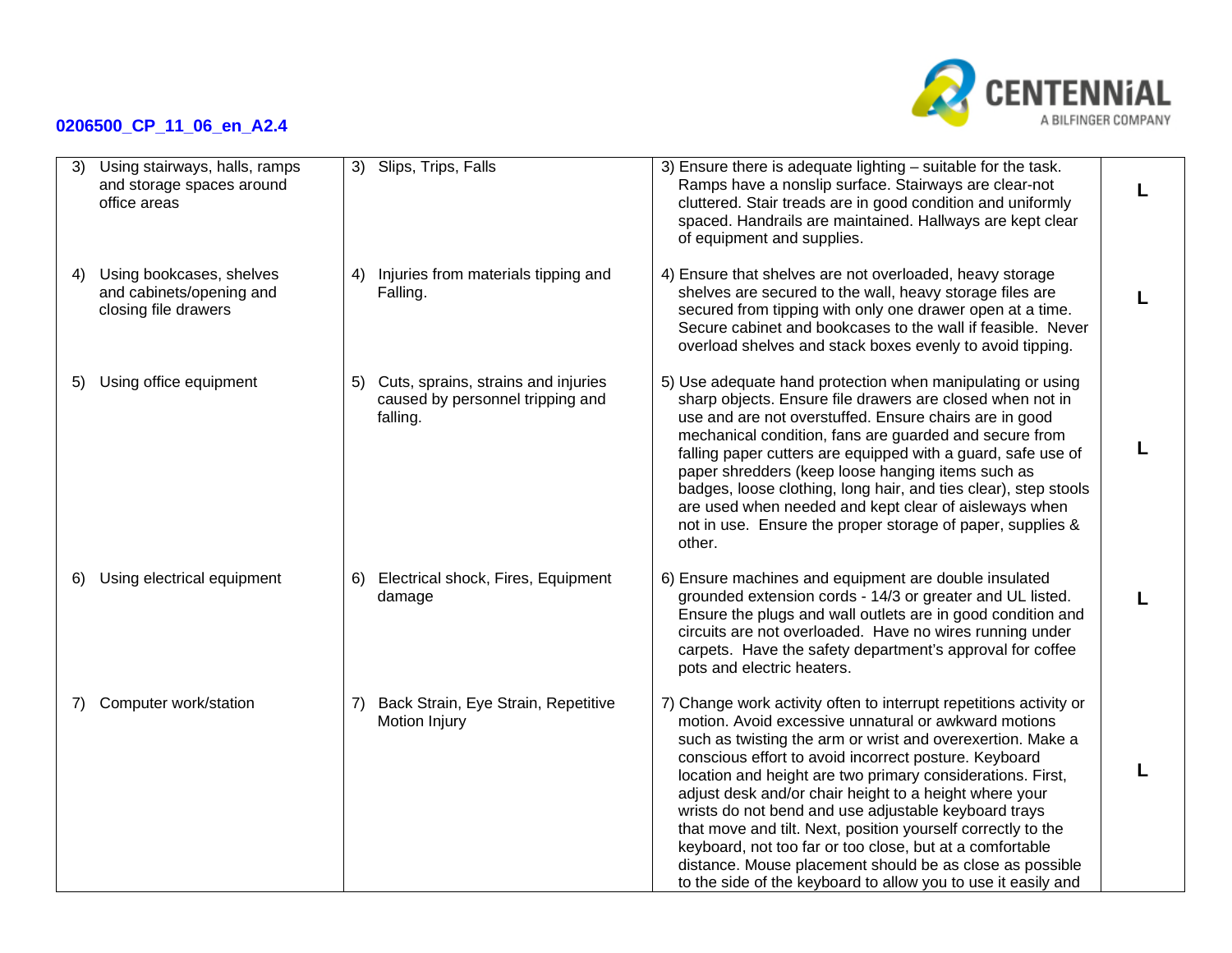

|    |                                                                                   |     |                                                                                                   | comfortably without too much arm, hand, wrist, or elbow<br>extension. Computer monitor placement should not be too<br>close, too far, too high, or too low. A good distance is about<br>an arm's length away and your eyes should look straight<br>ahead into it. There should be no natural or artificial light<br>reflecting off the screen. Change chair adjustments<br>periodically throughout the day to suit your back. You need<br>a chair that fits you: Correct chair height; the seat; the back<br>support; the Armrests.                                                                                                                                                                |  |
|----|-----------------------------------------------------------------------------------|-----|---------------------------------------------------------------------------------------------------|----------------------------------------------------------------------------------------------------------------------------------------------------------------------------------------------------------------------------------------------------------------------------------------------------------------------------------------------------------------------------------------------------------------------------------------------------------------------------------------------------------------------------------------------------------------------------------------------------------------------------------------------------------------------------------------------------|--|
| 8) | Lifting/handling/moving heavy<br>Items and equipment/ replacing<br>water bottles. | 8)  | Strains and sprains to the back, arm<br>and shoulders, Hand protection/<br>injuries, lacerations. | 8) Use mechanical means to lift and move heavy items, use<br>push carts and dolly. Always employ proper lifting<br>techniques and get help with loads that cannot be safely<br>lifted by one person. Wear hand and foot protection to<br>safeguard against crushing and pinching injuries. Hand<br>protection must meet ANSI Cut Level A2 and Abrasion<br>Level A2 shall be always worn or used by all Centennial<br>employees and subcontractors in the field unless expressly<br>excluded in the Activity Hazard Analysis. Hand protection<br>selection and wear shall be based on the manufacturer's<br>criteria for wear and use, proper fit and comfort and the<br>specific hazard potential. |  |
| 9) | Reaching items that is elevated                                                   |     | 9) Fall hazard                                                                                    | 9) Never use inappropriate methods to reach items up high.<br>Do not stand on chairs, use proper foot stool or ladder.                                                                                                                                                                                                                                                                                                                                                                                                                                                                                                                                                                             |  |
|    | 10) Falls, inspections at heights.                                                |     | 10) Injuries caused by personnel tripping<br>and falling.                                         | 10) All Centennial workers are to be protected from falls.<br>Trigger height is 4'. Keep walkways and paths clear of trip<br>hazards. Always be aware of your surroundings, never<br>expose yourself to a fall hazard. Never use inappropriate<br>methods to reach items up high.                                                                                                                                                                                                                                                                                                                                                                                                                  |  |
|    | 11) Using paper cutter (preparing,<br>cutting paper, moving paper<br>cutter)      |     | 11) Laceration to fingers or hand;<br>possible amputation of fingers.                             | 11) Avoid contact with blade. Make sure handle is locked<br>down before moving paper cutter. Pick up paper cutter by<br>non-blade edges. Hold paper cutter with blade away from<br>body.                                                                                                                                                                                                                                                                                                                                                                                                                                                                                                           |  |
|    | 12) Operating paper shredder                                                      | 12) | Laceration to fingers and scalp injury<br>hair, jewelry, loose clothing caught in<br>feeder.      | 12) Never put fingers or objects other than paper (like paper<br>clips or staples) into the shredder feed opening. Keep<br>jewelry, long hair, ties, lanyards, etc. away from the<br>paper shredder feed opening. Feed paper smoothly into<br>the shredder, not forcing the paper in.                                                                                                                                                                                                                                                                                                                                                                                                              |  |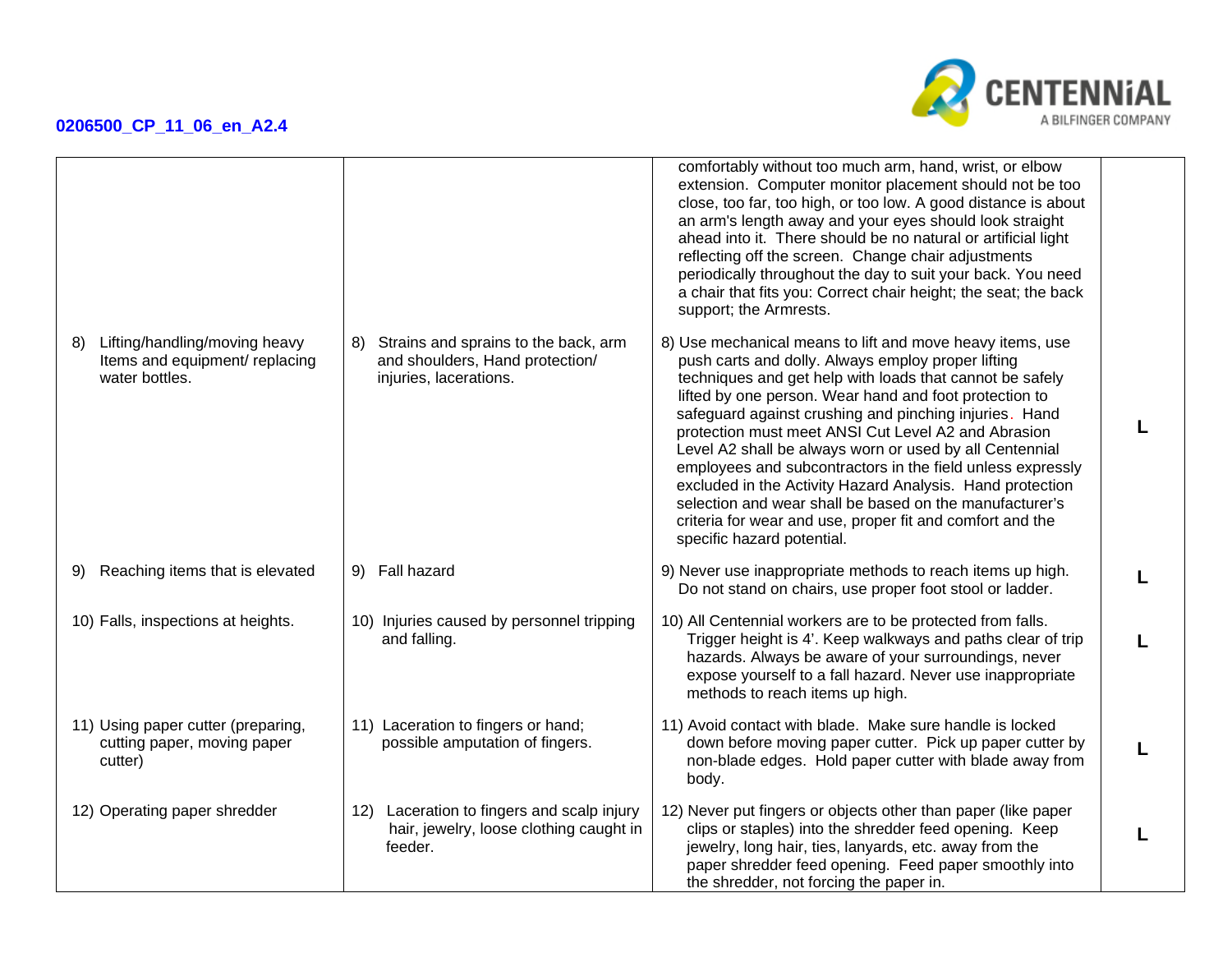

| 13) Using small power tools and<br>extension cords                                                                                                                                                                                                             | 13) Electric shock                                                                     | 13) Ensure machines and equipment are grounded, extension<br>cords are the 3-wire types, 14/3 or better, UL listed,<br>ensure the plugs & wall outlets are in good condition and<br>circuits are not overloaded. Have no wires running under<br>cabinets and desks. Never use extension cords in place<br>of permanent wiring. If a cord must be used make sure it<br>is properly sized for the voltage and amperage of the<br>equipment. Avoid unnecessary use of adapters and multi-<br>outlet strips. Do not run power cords through door<br>openings, window openings, or under chairs where it may<br>be walked on or pinched. For set-up and operation strictly<br>follow manufacturer's instructions. Unplug and or<br>lockout/tagout any equipment before performing<br>maintenance or repair. Unplug defective electronic<br>equipment and have it repaired or replaced as soon as<br>possible. In addition, tag the defective device with a "Do<br>Not Use" Warning sign until it can be repaired or replaced. |  |
|----------------------------------------------------------------------------------------------------------------------------------------------------------------------------------------------------------------------------------------------------------------|----------------------------------------------------------------------------------------|--------------------------------------------------------------------------------------------------------------------------------------------------------------------------------------------------------------------------------------------------------------------------------------------------------------------------------------------------------------------------------------------------------------------------------------------------------------------------------------------------------------------------------------------------------------------------------------------------------------------------------------------------------------------------------------------------------------------------------------------------------------------------------------------------------------------------------------------------------------------------------------------------------------------------------------------------------------------------------------------------------------------------|--|
| 14) Stacking boxes and materials                                                                                                                                                                                                                               | 14) Boxes and material falling over                                                    | 14) Avoid large stacks of heavy materials and ensure to store<br>heavy objects close to the floor and lighter objects up<br>higher.                                                                                                                                                                                                                                                                                                                                                                                                                                                                                                                                                                                                                                                                                                                                                                                                                                                                                      |  |
| 15) Using Paper cutters, letter<br>openers, exacto knives, box<br>knives, utility scrapers, scissors,<br>and paper shredders. (Cutting<br>Hazards), staplers, staple<br>removers, hole-punchers, pens,<br>pencils, thumbtacks, push pins,<br>message spindles. | 15) Cut and puncture hazard                                                            | 15) Use the equipment for its intended purpose, do not<br>improvise. Always use any safety guard on the equipment<br>and keep them in place when the equipment is not in use.<br>close the cutting arm on a paper cutter and activate the<br>armguard).                                                                                                                                                                                                                                                                                                                                                                                                                                                                                                                                                                                                                                                                                                                                                                  |  |
| 16) Talking on cell phone.                                                                                                                                                                                                                                     | Driver distraction; vehicle collision;<br>16)<br>Slip, trips, same surface falls, etc. | 16) Never talk on cell phone when driving. Only use a hand-<br>free device when talking on cell phone or pull over to a<br>safe area. Never text while operating a motor vehicle.<br>Never text call while walking, or on an elevated surface.<br>Never talk on your phone while walking on the project site<br>or on an elevated surface unless safe to do so. Keep away<br>from operating equipment.                                                                                                                                                                                                                                                                                                                                                                                                                                                                                                                                                                                                                   |  |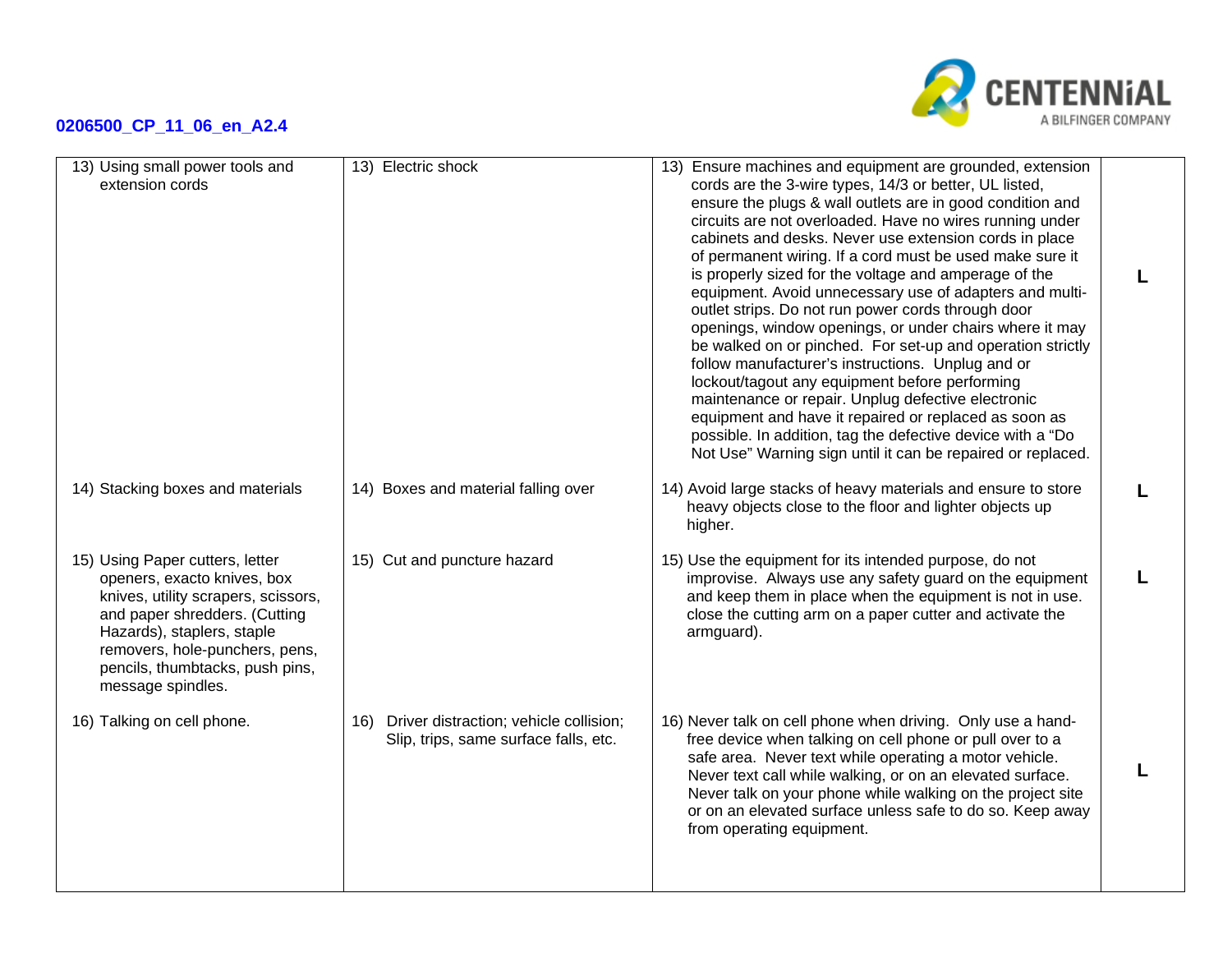

| 17) Travel to and from meetings and<br>project sites (personal vehicle,<br>rental car, train-stations, and<br>airports).                                                                                                     | 17) Miscellaneous hazards (vehicle<br>collision, getting lost, theft, injury, etc.)                                                                                       | 17) Stay alert and ensure the vehicle to be used is in safe<br>working order. Inspect the vehicle prior to use to include<br>but not limited to - tires, lights, motor oil level, brakes and<br>windshield wiper condition. Always plan the trip fully prior<br>to leaving or returning. Drive with the vehicle doors locked.<br>Keep plenty of gasoline in the vehicle's tank. Operate the<br>vehicle in the safest manner road conditions will allow.<br>Observe all traffic laws. Participate in defensive driving.<br>Seat belt must be used at all times. Use caution when in<br>and around airports. Stay in area where there is other<br>people. Use restroom facilities that are located near to<br>public areas. Be aware of people around you. Pack travel<br>baggage/equipment that will not exceed the safe lifting<br>weight (depends on individuals) and use proper lifting<br>techniques. |  |
|------------------------------------------------------------------------------------------------------------------------------------------------------------------------------------------------------------------------------|---------------------------------------------------------------------------------------------------------------------------------------------------------------------------|----------------------------------------------------------------------------------------------------------------------------------------------------------------------------------------------------------------------------------------------------------------------------------------------------------------------------------------------------------------------------------------------------------------------------------------------------------------------------------------------------------------------------------------------------------------------------------------------------------------------------------------------------------------------------------------------------------------------------------------------------------------------------------------------------------------------------------------------------------------------------------------------------------|--|
| 18) Walking in and around vehicular<br>traffic and mechanized<br>construction equipment.<br>19) Making site visits (project sites)                                                                                           | 18) Struck by<br>19) Overall site-specific construction<br>hazards                                                                                                        | 18) Wear high visibility safety vest (minimum class II). Always<br>make eye contact with the equipment operator. Make sure<br>the vehicle driver and/or the equipment operator sees you.<br>19) Review and sign-off the site- specific Activity Hazard<br>Analysis (AHA) for each delivery order.                                                                                                                                                                                                                                                                                                                                                                                                                                                                                                                                                                                                        |  |
| <b>Equipment to be Used</b>                                                                                                                                                                                                  | <b>Training Requirements/Competent or</b><br><b>Qualified Personnel name(s)</b>                                                                                           | <b>Inspection Requirements</b>                                                                                                                                                                                                                                                                                                                                                                                                                                                                                                                                                                                                                                                                                                                                                                                                                                                                           |  |
| Computer/workstation<br>$\bullet$<br>Ladders/stepstool<br>PPE, hardhat, safety glasses, boots,<br>gloves<br>Paper cutter, Paper shredder<br><b>AED</b><br>First Aid Kit<br>Fire Extinguisher<br><b>GFCI</b><br>Motor vehicle | <b>Workstation Safety</b><br>Ladder safety<br>PPE use<br>Office equipment use<br>CPR/FA/AED<br>CPR/FA<br>Fire extinguisher usage<br><b>GFCI</b> usage<br>Driver's license | Inspect before use<br>Inspect before use<br>Inspect before use<br>Inspection of PPE before use<br>Inspect monthly<br>Inspect weekly and prior to sending to the jobsite<br>Inspect Monthly<br>Inspect before use<br>Inspection of motor vehicle before use                                                                                                                                                                                                                                                                                                                                                                                                                                                                                                                                                                                                                                               |  |